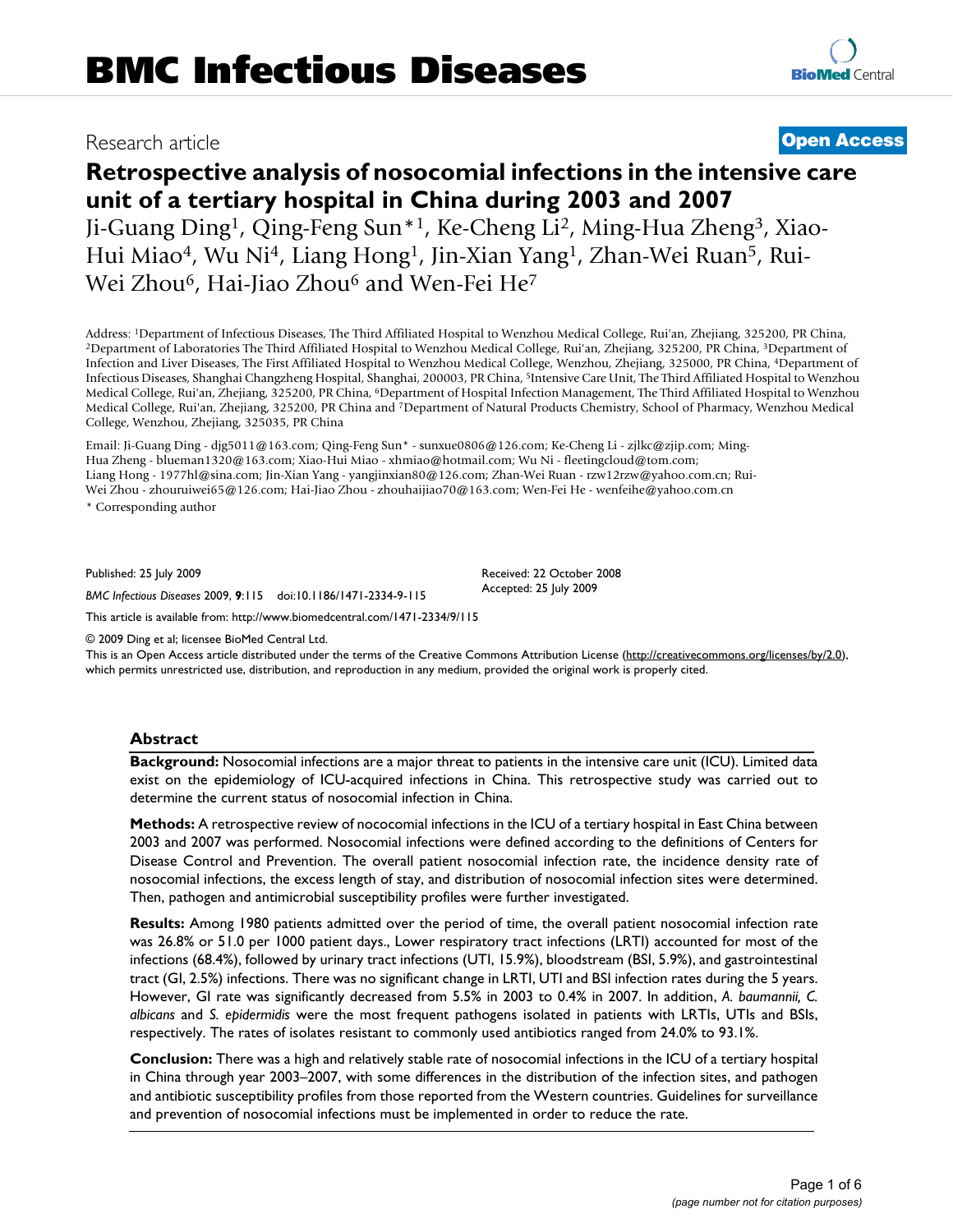#### **Background**

Nosocomial infections, also called healthcare acquired infections or health care-associated infections, is defined by the CDC as a localized or systemic condition resulting from an adverse reaction to the presence of an infectious agent(s) or its toxin(s), without any evidence that the infection was present or incubating at the time of admission to the acute care setting [1]. Nosocomial infections have become an important public health issue worldwide. Nosocomial infections may result in an excess length of stay in hospital for up to 10 days and an increase in the costs of hospitalization.[2,3] Nosocomial infections pose a critical threat to patients, especially in the high-risk departments, such as the Intensive Care Unit (ICU).[4,5] In industrialized countries, nosocomial infections occurs in 2–12% of hospitalized patients, with the rates being up to 21% in ICU, while the rates are 3–18% in hospitalized patients with the rates being up to 54% in ICU. [5-11] In China, there are more than 10,000 hospitals with significant differences among each other in the size, facilities, administration, teaching, research and academic levels. A few studies reported nosocomial infections in China, but these studies were limited in small sample sizes and short period of time, publication in Chinese journals, with or without English abstracts. [11-13] Recently, we carried out a retrospective study to determine the current status of nosocomial infections in a tertiary hospital in East China. All data on nosocomial infections between year 2003 and 2007 were retrieved and reviewed. The overall patient nosocomial infection rate, the incidence density rate of nosocomial infections, the excess length of stay, and distribution of nosocomial infection sites were determined. Then, pathogen and antimicrobial susceptibility profiles were further investigated.

### **Methods**

The study was performed in the Affiliated Hospital of Wenzhou Medical University, which situates in Zhejiang province, East China, with over 1000 beds and one mixed ICU of 13 beds. Since 1996, the hospital started an infection control program, including collection of data on infections acquired in the hospital. In the present study, data from January 2003 to December 2007 for patients in the ICU were retrieved by the Infection Control Team since completed raw data of the patients in ICU were available only after 2003. This retrospective study was approved by the Medical Ethics Committee of The Third Affiliated Hospital, Wenzhou Medical College.

All patients admitted to the ICU for more than 48 hours were monitored for nosocomial infections, which were defined according to the American CDC.[1] Infections developed within 48 hours of discharge from the ICU were also considered to be ICU-acquired unless there was an identified cause after discharge.

The major nosocomial infections, including lower respiratory tract infections (LRTIs), urine tract infections (UTIs), bloodstream infections (BSIs) and gastrointestinal tract infections (GIs) were defined as followings. LRTIs refer to lower respiratory tract infection, other than pneumonia, i.e. bronchitis, tracheobronchitis, bronchiolitis, tracheitis, without evidence of pneumonia. BSIs refers to laboratoryconfirmed bloodstream infections, UTIs refers to symptomatic urinary tract infections and GIs refers to gastrointestinal tract (esophagus, stomach, small and large bowel, and rectum) infections excluding gastroenteritis and appendicitis. The detailed criteria to diagnose these nosocomial infections were described in the CDC documents [1].

Data on the date and site of infection, patient demographic information and device use were collected for each infection. Moreover, data on the isolated pathogens and their susceptibility testing to antimicrobial agents, if available, were also collected.

The overall patient nosocomial infection rate was calculated by dividing the total number of patients with nosocomial infections by the total number of patients in the ICU  $(x100)$  during the defined period of time (i.e. each year). The incidence density rate of nosocomial infections was calculated by dividing the total number of nosocomial infections by the total patient days  $(x1000)$  during the defined period of time. The total patients days were calculated by summating the days of each patient in the ICU. In the meantime, the length of stay, which was defined as the overall days of a patient spent in the hospital including the ICU and another department to which the patient was transferred from ICU after stabilization of the conditions. The excess length of stay was then calculated by subtracting the average length of stay for patients without nosocomial infection from that of patients with nosocomial infections.

Statistical analyses were performed using SPSS software version 13.2 (SPSS Inc., Chicago, Ill., USA). Chi-square test and Spearman's rank-correlation coefficients were applied where appropriate. For all analyses, a *P* value of less than 0.05 was considered statistically significant.

#### **Results**

From 2003 to December 2007, medical data of 1980 patients discharged from the hospital ICU were colleted. The average length of stay was 9.95 days, giving 19700 patient-days. Among these patients, 531 patients acquired a total of 1005 nosocomial infections, including 125 patients with two infections, 33 patients with three infections, 12 patients with four infections and one patient with five infections (Table 1).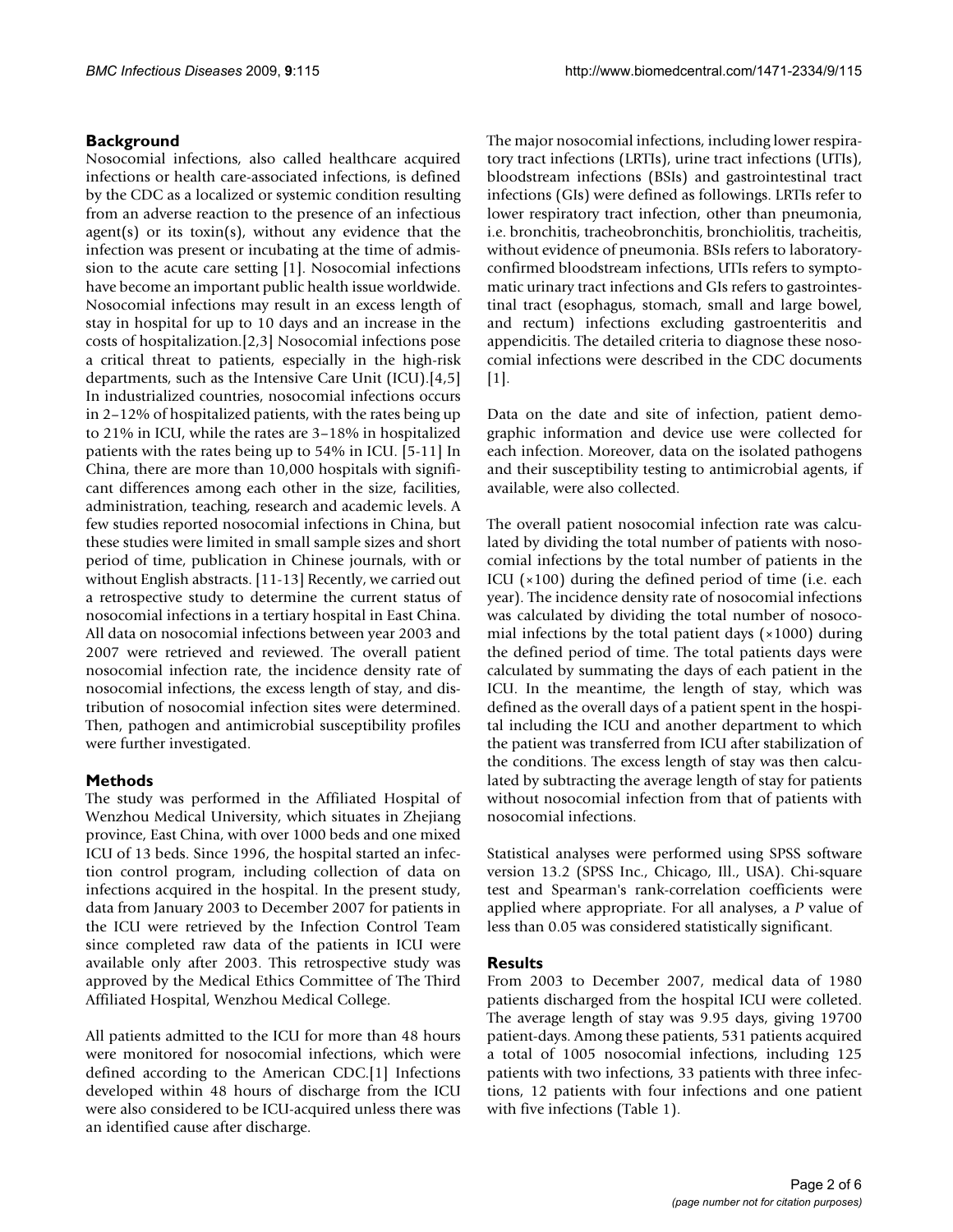| Infection site     | Number (%) of nosocomial infections during the 5 years |           |           |            |            |
|--------------------|--------------------------------------------------------|-----------|-----------|------------|------------|
|                    | 2003                                                   | 2004      | 2005      | 2006       | 2007       |
| <b>LRTIs</b>       | 102(70.3)                                              | 121(71.6) | 160(67.8) | 159 (69.4) | 145 (64.2) |
| UTIs               | 24(16.6)                                               | 28 (16.6) | 40 (16.9) | 25(11.2)   | 43 (19.0)  |
| <b>BSIs</b>        | 6(4.1)                                                 | 4(2.4)    | 18(7.6)   | 19(8.3)    | 12(5.3)    |
| Gls                | 8(5.5)                                                 | 7(4.1)    | 6(2.6)    | 3(1.3)     | (0.4)      |
| Surgical sites     | (0.7)                                                  | 1(0.6)    | 2(0.8)    | 4(1.7)     | 2(0.9)     |
| Skin & soft tissue | 2(1.4)                                                 | 2(1.2)    | 1(0.4)    | (0.4)      | 3(1.3)     |
| Other sites        | 2(1.4)                                                 | 6(3.5)    | 9(3.9)    | 18(7.7)    | 20(8.9)    |
| Total              | 145 (100)                                              | 169 (100) | 236 (100) | 229 (100)  | 226 (100)  |

#### **Table 1: Distribution of nosocomial infections by site**

BSIs, bloodstream infections; LRTIs, lower respiratory infections; UTIs, urinary tract infections; GIs, gastrointestinal infections.

The overall patient nosocomial infection rate was 26.8%, ranging from 22.6% to 33.2% among the 5 years. There was a significant difference in the infection rates among the 5 years ( $\chi^2$  = 10.395, *P* = 0.035). The incidence density rate of nosocomial infections was 51.0 per 1000 patient days, ranging from 38.5 to 59.2 among the 5 years. The excess length of stay was 9.4 days, ranging from 3.3 days in 2003 to 11.5 days in 2004 [see Additional file 1].

Lower respiratory tract infections (LRTIs) including bronchitis, tracheobronchitis and pneumonia, were the most common infections, occurring in 34.7% of the 1980 patients, followed by urine tract infections (UTIs) (8.1%), and bloodstream infections (BSIs) (3.0%). Among the 1005 nosocomial infections, LRTIs accounted for 68.4%, followed by UTIs (15.9%), BSIs (5.9%) and gastrointestinal tract infections (2.5%). Most (76.0%) patients with nosocomial LRTIs had received mechanical ventilation or tracheotomy before the infections, whereas 50.0% of nosocomial UTIs and 54.2% of nosocomial BSI were catheter associated (Table 1).

There is no significant change in LRTI, UTI and BSI rates during the 5 years. The GI infection rate was significantly decreased from 5.5% in 2003 to 0.4% in 2007 ( $\chi^2$  = 12.603,  $P = 0.012$ , whereas nosocomial infections in other sites was increased significantly ( $\chi^2$  = 12.858, *P* = 0.012). The nosocomial infection rates at the surgical sites and skin and soft tissues remained under 2% (Table 1).

Pathogens were isolated and identified from 530 (52.7%) of 1005 nosocomial infections, or, in 338 (63.7%) of the 531 patients. The isolated pathogens responsible for nosocomial infections differed among the infection sites (Table 2). In patients with LRTIs, *Acinetobacter baumannii* and *Klebsiella pneumoniae* were the most frequently isolated pathogens, followed by *Pseudomonas aeruginosa* and *Staphylococcus aureus*, accounting for more than half of the LRTI related pathogen population. In patients with UTIs, the fungi, especially *Candida albicans*, were the most common pathogens, followed by *Escherichia coli*. *Staphylococcus epidermidis*, *E. coli*, and *S. aureus* were the first three most common pathogens for BSIs. In addition, *A. baumannii* was commonly isolated in UTIs and BSIs (Table 2).

Data on susceptibility testing were available for 3328 isolates, including 195 isolates of *E. coli*, 359 isolates of *S. aureus*, and 549 isolates of *P. aeruginosa*. Overall, 79.3%, 80.0%, 82.3% and 77.8% of *E. coli* isolates were resistant to trimethoprim/sulfamethoxazole (TMP/SMX) and ciprofloxacin, cefotaxime, and amoxicillin/clavulanic acid, respectively. All *S. aureus* isolates were sensitive to vancomycin, but 24.0%, 37.9%, 68.1% and 89.6% of isolates were resistant to nitrofurantoin, TMP/SMX, rifampin and ciprofloxacin, respectively. In addition, 93.1%, 41.3% and 66.9% of *P. aeruginosa* were resistant to TMP/SMX, ciprofloxacin and levofloxacin, respectively [see Additional file 2].

All patients with nosocomial infections were treated with empirical antimicrobial therapies or according to the antimicrobial susceptibility test results, when available. The

**Table 2: Pathogens identified from patients with three major nosocomial infections during 2003–2007**

| Pathogen       | LRTI $(%)$  | UTI (%)    | <b>BSI</b> (%) |
|----------------|-------------|------------|----------------|
|                | $(n = 353)$ | $(n = 84)$ | $(n = 42)$     |
|                |             |            |                |
| A. baumannii   | 18.9        | 3.6        | 9.5            |
| K. pneurnoniae | 15.0        | 3.6        | 4.8            |
| P. aeruginosa  | 11.3        | 1.2        | 9.5            |
| S. aureus      | 11.0        | 0          | 14.3           |
| C. albicans    | 9. I        | 33.3       | 2.3            |
| S. epidermidis | 5.9         | 3.6        | 19.0           |
| E. coli        | 4.0         | 16.7       | 16.7           |
| B. cepacia     | 4.0         | 0          | 2.3            |
| Other candida  | IJ          | 21.4       | 4.8            |
|                |             |            |                |

BSIs, bloodstream infections; LRTIs, lower respiratory infections; UTIs, urinary tract infections; GIs, gastrointestinal infections. n, number of infections in which pathogens were isolated; %, the percentage of the pathogens in each of the three infections.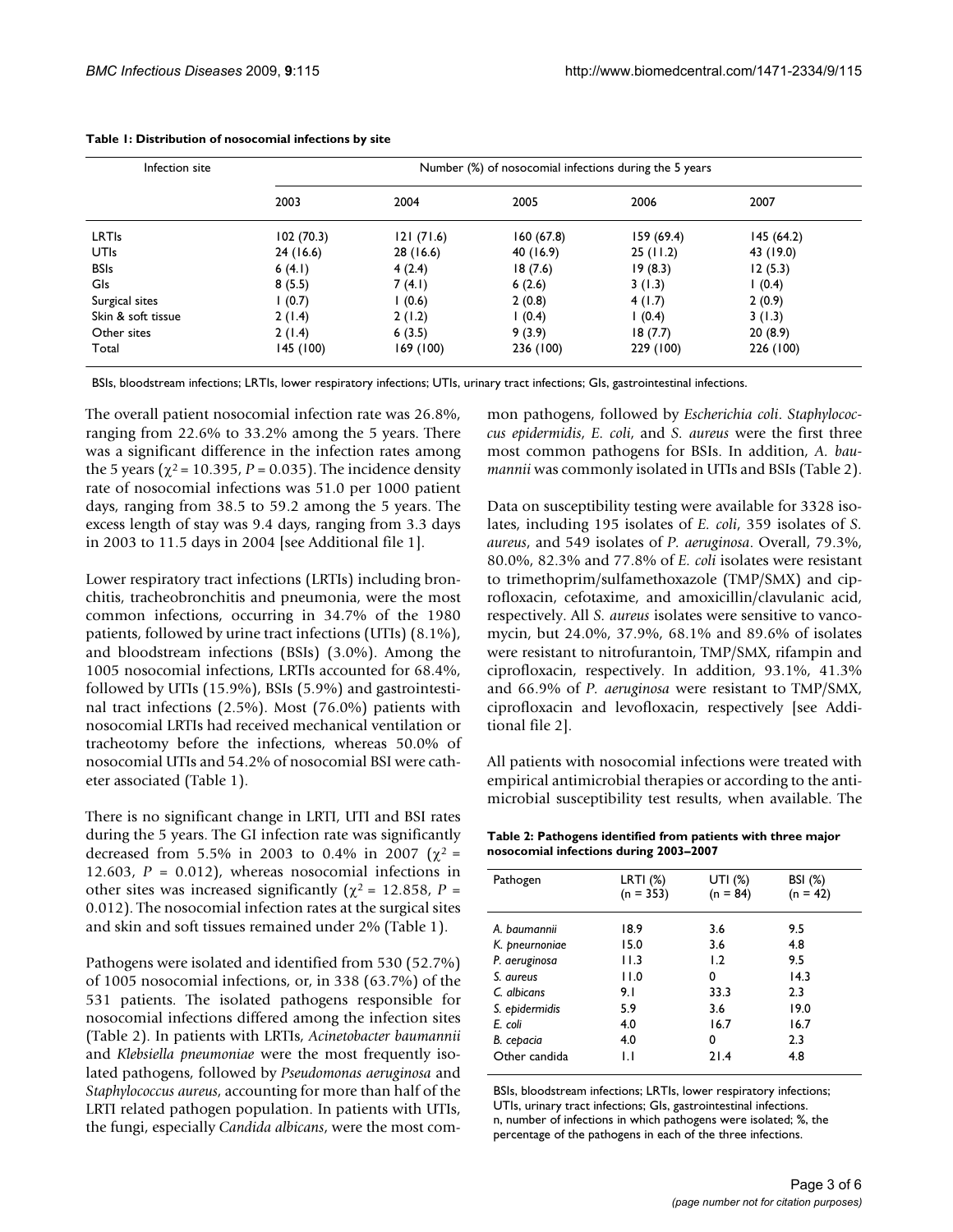mortality rates in the patients with nosocomial infections were 20.2% (17/84), 12.2% (12/98), 15.1% (18/119), 15.1% (18/119) and 17.1% (19/111), respectively, in 2003, 2004, 2005, 2006 and 2007. However, based on the medical records, none of the mortalities were directly related to nosocomial infections.

#### **Discussion**

In the present study, the overall patient nosocomial infection rate in the ICU was 26.8% during 2003 and 2007, which was higher than in the ICUs in many industrialized countries where the rates ranging from 7.7% to 16.5%, [14-16] and even higher than the rate (14.7%) observed in 55 ICUs of developing countries.[17] However, the rate is comparable with those reported in some Latin American countries such as Argentina and Brazil [10], and slightly lower than that reported in India. [18]

Over the 5 years, the lowest rate was reported in 2003 (22.6%), and the highest was reported in 2004 (33.2%). One plausible explanation is that in the early of 2003 the country was suffering from the outbreak of highly infectious pneumonia, namely severe acute respiratory syndrome (SARS). Due to the massive campaign to prevent the spread of SARS, nosocomial infections were indirectly reduced. Being fatigued from the campaign over the previous year, disinfection and sterilization procedures might be loosen in 2004, explaining the moderate rebound in 2004. However, the incidence density rate of nosocomial infections was the lowest in 2004, due to considerably longer stay of some patients in the ICU (Table 1).

The average length of stay in the hospital varied from 3.3 to 11.5 between 2003 and 2007, with the overall average being 9.4 days, which is generally in agreement with those (4.3–15.6 days) reported in European and the United States [19-21], but much less than that reported in Taiwan [22]. However, the it must be also mentioned that SARS outbreak had some impact on the overall length of stay. Although the average stay in the ICU was only 6.6 days, the shortest among the 5 years, the average stay in the hospital was the longest for both patients with and those without nosocomial infections due to the isolation policy imposed in the special period of time.

The distribution of nosocomial infections in the present study differed from that reported in the United States. We found that the LRTIs were the most common infections in the ICU, accounting for 68.4% of overall infections, whereas UTIs was the most frequently reported infections in the ICUs in the United States, with the rate of 31%, followed by pneumonia of 27%. [14] The proportions of UTIs and BSIs in the present study were relatively lower than the data reported in the United States (15.9% vs. 31% and 5.9% vs. 19%, respectively).[14] Although data

from Europe revealed same three most common infection sites as the present study did, the absolute proportion of LRTIs was 47%, [6] which was lower than the rate in the present study. The common reasons proposed by studies in many Western countries have suggested that nosocomial LRTIs are mainly due to mechanical ventilation.[5,14] In China, air pollution, high density of population, and improper health habits such as smoking may also account for the high rate of LRTIs.

The rate of LRTIs slightly, but insignificantly, decreased from 2003 to 2007. There was no change in UTIs and BSIs rates during the 5 years. Notably, the GI rate significantly and stably decreased every year, suggesting an improvement in the environment and food sanitary in the region. Since the lower respiratory tract and the urinary tract were the first two sites that nosocomial infections frequently occurred in the ICU, constituting more than 80% of all nosocomial infections in 2003 and 2004, more efforts were later made to control these two kinds of infections, leading to decreased rates of lower respiratory tract and the urinary tract infections, and correspondingly increased rates of nosocomial infections at other sites.

The present study showed three quarters of LRTI patients received mechanical ventilation or tracheotomy, more than half of nosocomial UTI and BSI cases were catheter associated. These findings are consistent with previous studies, [4,9,10,14,23] and indicate that the nosocomial infections are often associated with the use of invasive device. Therefore, to effectively reduce nosocomial infections, the use of invasive device should be minimized and specific disinfection precautions taken during the device application.

In the present study, pathogens were isolated from 52.7% of overall nosocomial infections or 63.7% of all patients with nosocomial infections. Similar to the US report, Gram-negative bacteria accounted for 53.2% of the LRTIs in the present study, but the most frequently pathogens were *A. baumannii* and *K. pneurnoniae* in the present study whereas *P. aeruginosa* and *S. aureus* were the most common pathogens in the US report.[14] Consistent with the US report, fungi was the most frequently pathogen for nosocomial UTIs; *Candida* accounted for 54.7% of UTIs in the present study, suggesting a relatively narrow profile of pathogens in nosocomial UTIs. *S. epidermidis* was the most common pathogen for BSIs in both the present study and the US report; however, *E. coli*, instead of enterococci, was the second common pathogen in the present study. [14]

*E. coli* was the most common bacterial cause of nosocomial UTIs, and also frequently found in BSIs and LRTIs. It has been shown that the activity of beta-lactam antibiotics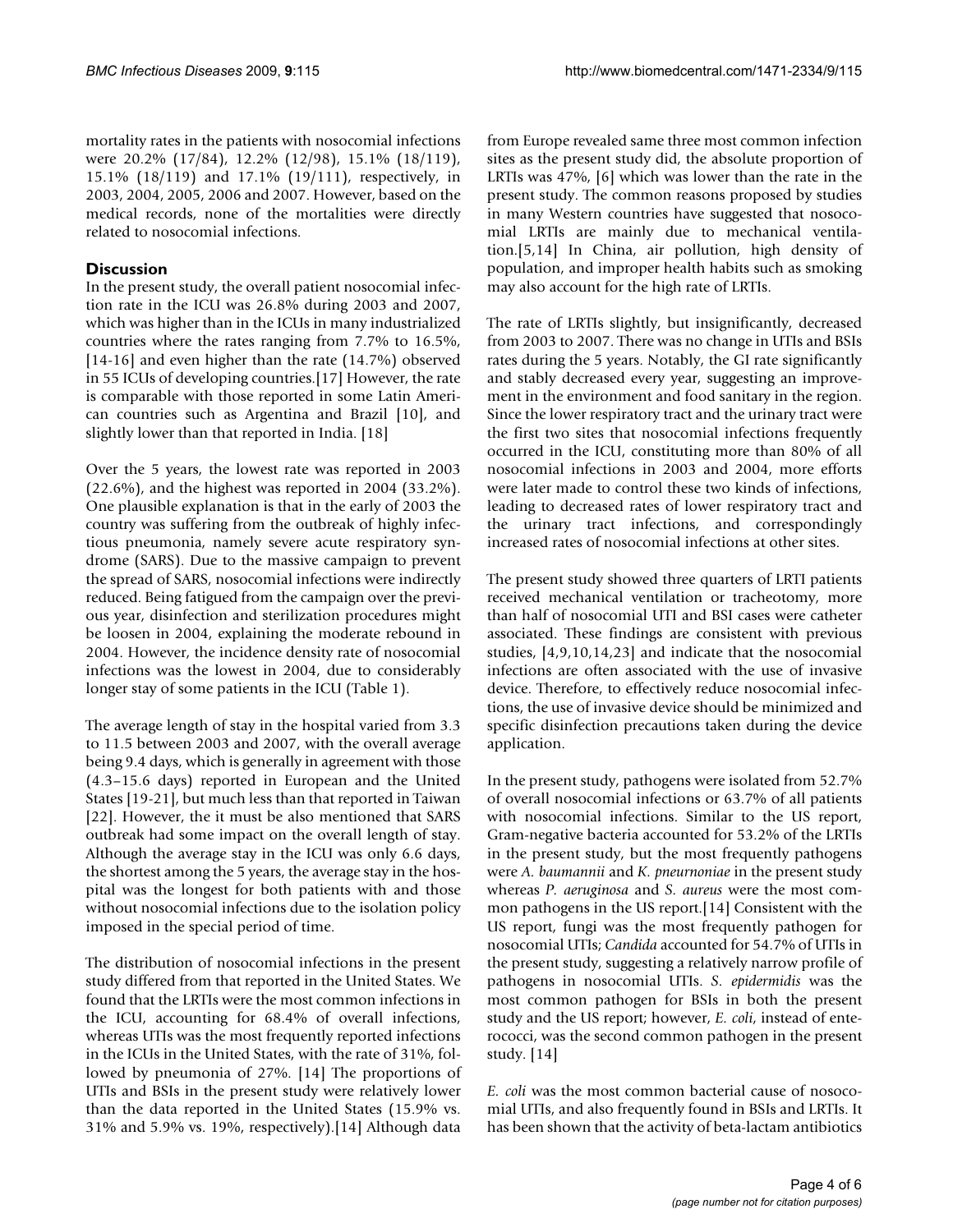against *E. coli* is greatly reduced as a result of beta-lactamase production, but is restored by the addition of clavulanic acid.[24] In the present study, only 22.2% of *E. coli* isolates were sensitive to the formula amoxicillin combined with clavulanic acid, while 78.8% of *E. coli* isolates exhibited susceptibility to the combination in an UK study.[25] A high rate of resistance to TMP/SMX (79.3%) was observed in these *E. coli* isolates, in contrast to the rate of 40% reported in UK [26]. In addition, there was a high proportion (80.0%) of *E. coli* isolates resistant to ciprofloxacin, whereas the rate was less than 10% in UK and the United States.[26,27] These findings indicate that treatment with these antimicrobial agents for nosocomial infections caused by *E. coli* in China is likely to result in clinical failure in a substantial proportion of patients. We also found that a considerable number of *P. aeruginosa* isolates were resistant to fluoroquinolones, from 41.3% to ciprofloxacin to 66.9% to levofloxacin, which is comparable with the fluoroquinolone-resistant rates (49% to 64%) reported for patients in 55 ICUs of eight developing countries,[9] but much higher than that (30%) reported in the United States.[28] All *S. aureus* isolates in the present study were sensitive to vancomycin, which was similar to the observation by Tsuji et al in Japan.[29] In addition, we observed relatively low resistant rates to nitrofurantoin (24.0%) and TMP/SMX (37.9%), which renders these antimicrobial agents suitable for empirical treatment for *S. aureus* infections.

In China, The Guidelines for Surveillance and Prevention of Nosocomial Infections was established in 1994, and modified in 2000.[30,31] However, surveillance systems and control measures for nosocomial infections described in the guidelines were not completely implemented and executed in all hospitals, due to the imbalanced development and health care resources within the countries, and less attention to nosocomial infections in some hospitals. Therefore, it is believed that the nosocomial infection rates must be higher in some rural hospitals or even nontertiary hospitals. In addition, due to empirical use or abuse of antibiotics, the proportion of antibiotic resistant pathogens for nosocomial infections in many lower level hospitals would also be higher than that reported in the present study.

It is noticed that although the mortality rates in patients nosocomial infections were between 15%–20%, there was no mortality directly caused by nosocomial infections. The major reasons for this observation would be the fact that refractory nosocomial infections are relatively less encountered based on our susceptibility testing, which showed that most pathogens were sensitive to many most commonly used antibiotics, indicating that they can be effectively controlled. Moreover, Zhejiang is one of richest provinces in China where medical and healthcare systems are relatively well established and antiinfectious therapies are not a big problems. Finally, it should be emphasized that our hospital is an tertiary infectious hospital with experience, methodologies and facilities to combat against various infections including nosocomial infections.

The present study has some limitations, due to the retrospective nature. First, data on risk factors, except for the use of the medical device, that are potentially associated with nosocomial infections were not available. These factors may include the primary diseases for admission to the ICU, patient resting posture (e.g. semirecumbent or supine body position), continuous prophylactic use of anti-peptic ulcer drugs, utilization of the alcohol-based handrubs and oral care, which need to be taken into consideration in the prospective studies. Second, the data on the identification and isolation of the pathogens and their susceptibility were available only for half of the nosocomial infections. It would produce more accurate data if these numbers were increased. Finally, the data on the clinical consequences were not available for most cases, making it impossible to compare the clinical outcomes between patients with and those without nosocomial infections. However, the present study was able to show that the length of stay in the hospital was significantly increased in patients with nosocomial infections, compared with those without the infections.

#### **Conclusion**

In conclusion, there was a high and relatively stable rate of nosocomial infections in the ICU of a tertiary hospital in China through year 2003–2007, with some differences in the distribution of the infection sites, and pathogen and antibiotic susceptibility profiles from those reported in the Western countries. The Guidelines for Surveillance and Prevention of Nosocomial Infections must be implemented national wide in order to reduce the rate.

#### **Competing interests**

The authors declare that they have no competing interests.

### **Authors' contributions**

J-GD, Q-FS and K-CL were the principal investigators who designed and conducted the study, analyzed the data, performed literature research and prepared the manuscript. M-HZ, X-HM and WN participated in the design of the study, contributed to the data analysis and made constructive comments on the manuscript. LH, J-XY, Z-WR, R-WZ, H-JZ and W-FH participated in the design of the study, collected the all required original data, and generated results and tables that were the basis of the manuscript. All authors have read and approved the final manuscript.